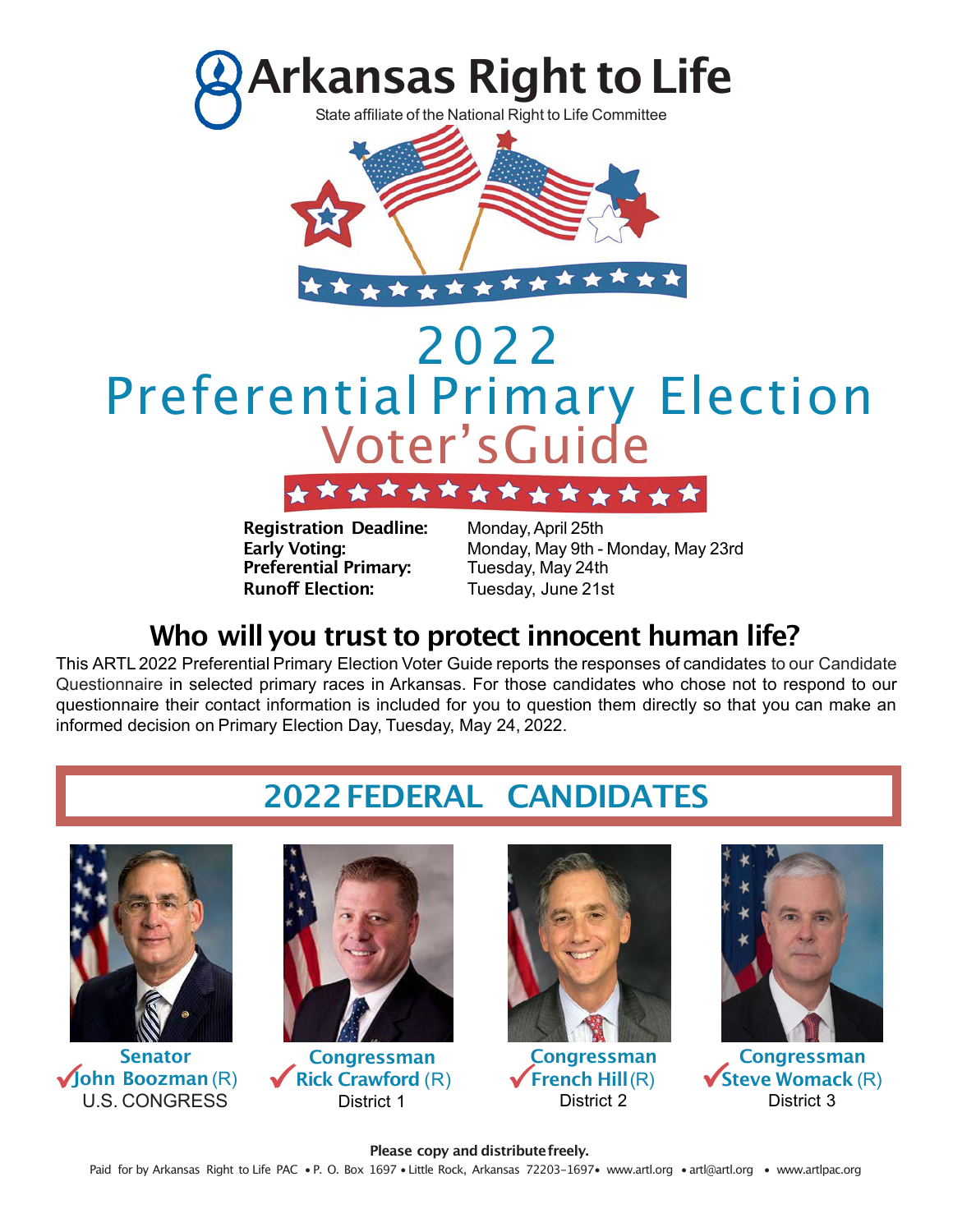### **2020FEDERAL CANDIDATES 2022STATE OFFICE CANDIDATES**

### **Questions**

- **1.** Do you advocate changing the Roe v. Wade, Doe v. Boltonand Casey v. Planned ParenthoodSupreme Court decisions so that elected legislative bodies (the state legislatures and Congress) may once again protect unborn children by limiting and/or prohibiting abortion?
- **2.** Would you vote against any legislation that would weaken or repeal any existing pro-life law or policy?
- **3.** Would you vote against any proposed Equal Rights Amendment (ERA) if it does not contain an "abortion neutral" amendment?
- **4.** Would you vote against any law that permits healthcare providers (other than physicians) and administrators from being able to write or change a Physician Order for Life Sustaining Treatment (POLST), determine decision making capacity, and appoint themselves as surrogates in end of life decision making?
- **5.** Would you vote against any legislation that would repeal or amend the AR Ban on Physician Assisted Suicide to allow physicians to prescribe lethal drugs to patients who want to end their life?

| <b>IZCONOIISCS</b>                                                                                                   |                                                                   |                                                                                                      |                                        |  |  |  |  |  |  |  |
|----------------------------------------------------------------------------------------------------------------------|-------------------------------------------------------------------|------------------------------------------------------------------------------------------------------|----------------------------------------|--|--|--|--|--|--|--|
| <b>STATE CONSTITUTIONAL OFFICES CANDIDATES</b>                                                                       |                                                                   |                                                                                                      |                                        |  |  |  |  |  |  |  |
|                                                                                                                      |                                                                   |                                                                                                      |                                        |  |  |  |  |  |  |  |
|                                                                                                                      | $\overline{2}$<br>3<br>4<br>5                                     |                                                                                                      | $\mathbf{2}$<br>3<br>4<br>5            |  |  |  |  |  |  |  |
| Governor<br>Anthony "Tony" Bland (D)<br>Chris Jones (D)<br>Jay Martin (D)                                            | NR (501) 251-8752<br>NR (202) 553-6730<br>Y<br>Y<br>- Y           | <b>Attorney General</b><br>Lieutenant Governor Tim Griffin (R)<br>Leon Jones Jr. (R)                 | NR (501) 920-5366                      |  |  |  |  |  |  |  |
| James "Russ" Russell II (D)<br>Supha Xayprasith-Mays (D)<br>Sarah Huckabee Sanders (R)<br>Francis "Doc" Washburn (R) | NR (501) 952-0730<br>NR (501) 801-1970<br>Letter<br>Y<br>Y Y<br>Y | Secretary of State<br>Anna Beth Gorman (D)<br>Josh Price (D)<br>Secretary of State John Thurston (R) | NR (501) 400-6083<br>NR (501) 765-7320 |  |  |  |  |  |  |  |
| Lieutenant Governor                                                                                                  |                                                                   | Eddie Joe Williams (R)<br><b>State Treasurer</b>                                                     | Y<br>Υ<br>v<br>Y                       |  |  |  |  |  |  |  |
| Chris Bequette (R)                                                                                                   | Y<br>Y<br>Y                                                       | State Rep. Mark Lowery (R)                                                                           |                                        |  |  |  |  |  |  |  |
| Greg Bledsoe (R)                                                                                                     | NR campaign@bledsoeforarkansas.org                                | Senator Matthew W. Pitsch (R)                                                                        | NR (479) 452-4005                      |  |  |  |  |  |  |  |
| Senator Jason Rapert (R)<br><b>Attorney General</b>                                                                  | Υ<br>Υ<br>Y<br>Y                                                  |                                                                                                      |                                        |  |  |  |  |  |  |  |
| Leslie Rutledge (R)                                                                                                  | Y                                                                 |                                                                                                      |                                        |  |  |  |  |  |  |  |
| Doyle Webb (R)                                                                                                       |                                                                   |                                                                                                      |                                        |  |  |  |  |  |  |  |
| Judge Joseph Wood (R)                                                                                                | NR (479) 879-6048                                                 |                                                                                                      |                                        |  |  |  |  |  |  |  |

**Decnonces** 

|                                                            | ResponseKey                                                                     |                                                                                                                                                                                                                                              |  |  |  |  |  |  |  |
|------------------------------------------------------------|---------------------------------------------------------------------------------|----------------------------------------------------------------------------------------------------------------------------------------------------------------------------------------------------------------------------------------------|--|--|--|--|--|--|--|
|                                                            | $D -$ Democrat $R -$ Republican                                                 |                                                                                                                                                                                                                                              |  |  |  |  |  |  |  |
| Y<br>$\mathsf{N}$                                          | - Yes (pro-life response)<br><b>No</b><br>$\overline{\phantom{0}}$<br>Undecided | Responded with a letter<br>Did not answer<br>Letter<br>NA –<br>$\overline{\phantom{m}}$<br>-- Did not return the questionnaire<br>NR.<br>- Candidate endorsed for election<br>$\checkmark$<br>$-$ Made comments<br>by Arkansas Right to Life |  |  |  |  |  |  |  |
| Please call 501-663-4237 for comments or letter responses. |                                                                                 |                                                                                                                                                                                                                                              |  |  |  |  |  |  |  |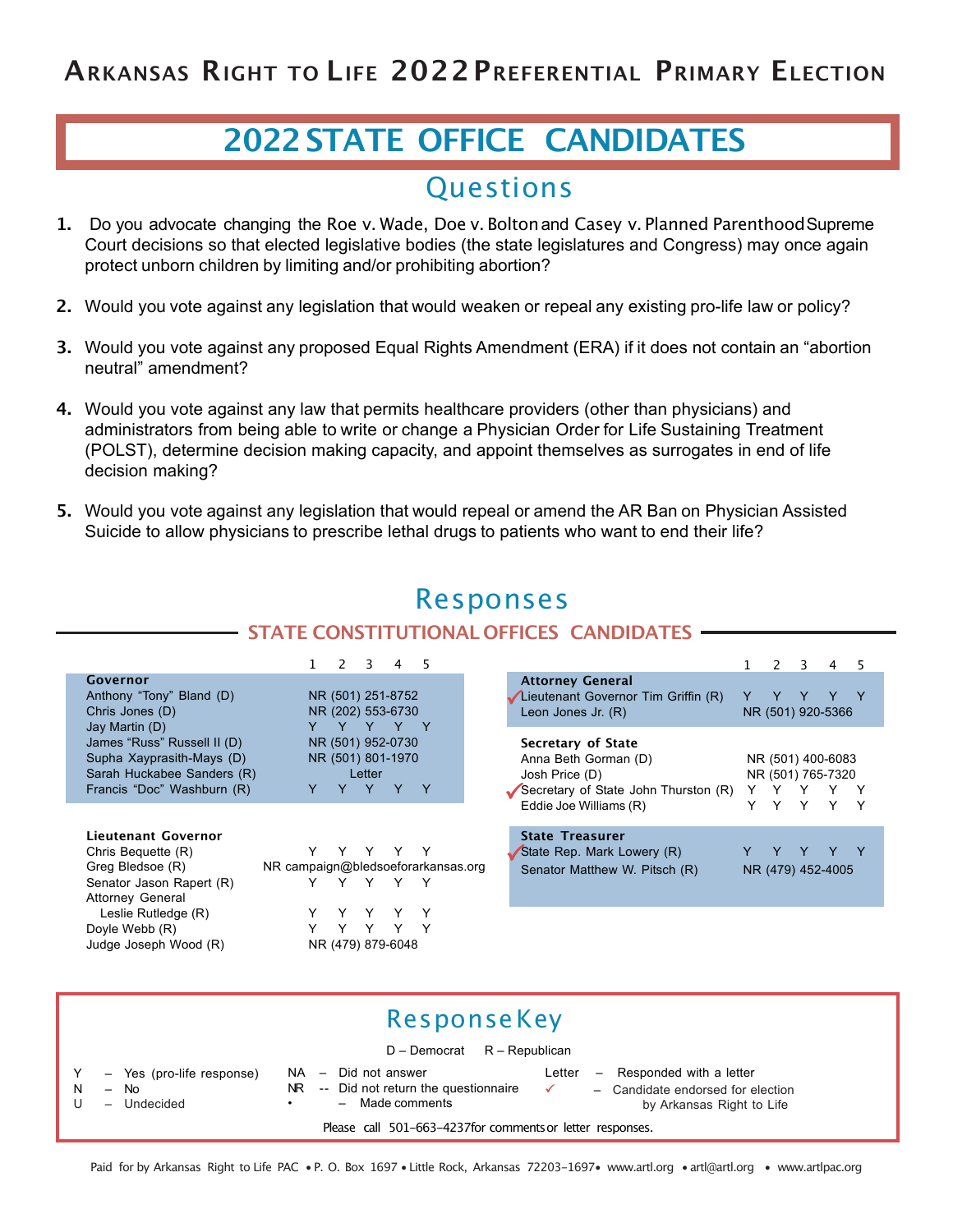# **ARKANSAS RIGHT TO LIFE 2022PREFERENTIAL PRIMARY ELECTION**

# **STATE CANDIDATES**

#### **STATE SENATE CANDIDATES**

|                                             | 1 | 2 | 3                 | 4 | 5 |
|---------------------------------------------|---|---|-------------------|---|---|
| <b>District 2</b>                           |   |   |                   |   |   |
| Beth Callaway (R)                           |   |   | NR (870) 312-3548 |   |   |
| James McMenis (R)                           | Y | Y | Y                 | Y | Y |
| Matt Stone (R)                              | Y | Y | Y.                | Y | Y |
| District 3                                  |   |   |                   |   |   |
| Sen. Charles Beckham (R) Y                  |   | Y | Y                 | Y |   |
| Steve Crowell (R)                           | Y | Y | Y                 | Y | Y |
| District 6                                  |   |   |                   |   |   |
| Matt McKee (R)                              | Y | Y | Υ                 | Υ | Y |
| Sen. Bill Sample (R)                        | Y | Y | Y                 | Y | Y |
| District 9                                  |   |   |                   |   |   |
| Dorothy Dyson Cooper (D) NR (870) 514-0161  |   |   |                   |   |   |
| Rep. Reginald Murdock (D) NR (501) 940-5157 |   |   |                   |   |   |
| District 17                                 |   |   |                   |   |   |
| Rep. Spencer Hawks (R)                      | Y | Y | Y                 |   | Y |
| Sen. Mark Johnson (R)                       | Y | Y | Y                 | Y | Y |
| District 21                                 |   |   |                   |   |   |
| Curtis Hitt (R)                             | Y |   | Y                 |   |   |
| Sen. Blake Johnson (R)                      | Y |   |                   |   |   |

|                                             | 1  | 2                 | 3  | 4 | 5 |
|---------------------------------------------|----|-------------------|----|---|---|
| <b>District 22</b>                          |    |                   |    |   |   |
| Ethan J. Barnes (R)                         | Y  | Y                 | Y  | Y | Y |
| Rep. John Payton (R)                        | Y. | Y                 | Y. | Y | Y |
| Sen. James Sturch (R)                       | Y  | Y                 | Y  | Y | Y |
| District 25                                 |    |                   |    |   |   |
| Sen. Breanne Davis (R)                      | Y. | Y                 | Y  | Υ | Y |
| Rick Harrell (R)                            | Y  | Y                 | Y  | Y | Υ |
| <b>District 26</b>                          |    |                   |    |   |   |
| Roy L. Hester (R)                           | Y  | Y                 | Y  | Y | Y |
| Sen. Gary Stubblefield (R)                  | Y  | Y                 | Y  | Y | Y |
| District 27                                 |    |                   |    |   |   |
| $\sqrt{R}$ ep. Justin Boyd (R)              | Y. | Y                 | Y. | Y | Y |
| Kelly Procter Pierce (R)                    |    | NR (479) 629-4227 |    |   |   |
| <b>District 28</b>                          |    |                   |    |   |   |
| Sen. Bob Ballinger (R)                      | Y  | Y                 | Y  | Y | Y |
| Bryan King (R)                              | Y  | Y                 | Y  | Y | Ÿ |
| Robert "Bob" Largent (R) Y                  |    | Y                 | Y  |   | Y |
| Rep. Keith Slape (R)                        |    | NR (870) 715-5623 |    |   |   |
| Theodore (Ted) Walker (R) NR (479) 790-3654 |    |                   |    |   |   |

|                        | 1 | 2 | ર                 |   | 5 |
|------------------------|---|---|-------------------|---|---|
| District 29            |   |   |                   |   |   |
| Jim Petty (R)          | Y | Y | Y                 | Υ |   |
| Warren Robertson (R)   |   |   |                   |   |   |
| <b>District 31</b>     |   |   |                   |   |   |
| Paul Colvin, Jr. (R)   |   |   | NR (479) 790-5513 |   |   |
| Rep. Clint Penzo (R)   | Y | Y | Y                 | Y | Y |
| Andrew Thompson (R)    | Y | Y | Y                 | Y | Y |
| District 32            |   |   |                   |   |   |
| Rep. Joshua Bryant (R) |   |   | Y                 | Y |   |
| Jim Tull $(R)$         |   |   | NR (479) 366-3885 |   |   |
| <b>District 34</b>     |   |   |                   |   |   |
| Peter Christie (R)     |   | Y |                   |   |   |
| Rep. Jim Dotson (R)    | Y | Y | Y                 | Y | Y |
| District 35            |   |   |                   |   |   |
| Tyler Dees (R)         |   | Y | Y                 | Y |   |
| Rep. Gayla             |   |   |                   |   |   |
| Hendren McKenzie (R)   | Y |   |                   |   |   |
| Jeff Tennant (R)       |   |   |                   |   |   |

#### **STATE REPRESENTATIVE CANDIDATES**

|                          | 1 | 2 | ٦                 | 4 | 5 |
|--------------------------|---|---|-------------------|---|---|
| District 1               |   |   |                   |   |   |
| Steve Dixon (R)          | Y | Y | Y                 | Y | Y |
| Jeremy Wooldridge (R)    | Ÿ | Y | Y                 | Y | Y |
| District 2               |   |   |                   |   |   |
| Rep. Marsh Davis (R)     |   |   | NR (870) 847-7334 |   |   |
| Trey Steimel (R)         |   |   | NR (870) 809-1788 |   |   |
| Hazelle Marie Whited (R) |   |   | NR (870) 955-0318 |   |   |
| <b>District 3</b>        |   |   |                   |   |   |
| Tom Bryant (R)           | Y | Y | Y                 | Y | Y |
| Stetson Painter (R)      | Y | Y | Y                 | Y | Y |
| District 4               |   |   |                   |   |   |
| Bruce Emerson (R)        |   |   | NR (870) 688-8908 |   |   |
| Rep. Jack Fortner (R)    | Y | Y | Y                 | Υ | Y |
| <b>District 6</b>        |   |   |                   |   |   |
| Brian Ayers (R)          | Y | Y | Y                 | Y | Y |
| Rep. Harlan Breaux (R)   | Y | Y | Y                 | Y | Y |
| District 11              |   |   |                   |   |   |
| Rebecca Burkes (R)       |   |   | NR (501) 291-2302 |   |   |
| Robert Fair (R)          | Y | Y | Y                 | Y | Y |
| <b>District 12</b>       |   |   |                   |   |   |
| Hope Hendron Duke (R)    | Y | Y | Y                 |   | Y |
| Jason Maxwell (R)        | Y |   | Y                 | Y |   |
| Jay Oliphant (R)         |   |   | NR (479) 876-4950 |   |   |

|                                              | 1  | $\overline{2}$ | 3                 | 4   | 5 |
|----------------------------------------------|----|----------------|-------------------|-----|---|
| <b>District 13</b>                           |    |                |                   |     |   |
| Denise Bugos (R)                             | Y  | Y              | Y                 | Y   | Y |
| Aubrey Patterson (R)                         |    | Y Y            |                   | Y Y | Ÿ |
| Gregory F. Payne (R)                         |    | Y Y            |                   | Y Y | Y |
| Scott Richardson (R)                         | Y  | Y              | Y                 | Ÿ   | Y |
| District 18                                  |    |                |                   |     |   |
| Monique Jones (D)                            |    |                | NR (479) 310-0010 |     |   |
| Hunter Vick (D) NR vickforarkansas@gmail.com |    |                |                   |     |   |
| <b>District 19</b>                           |    |                |                   |     |   |
| Richard Billingsley (D)                      |    |                | NR (479) 530-0921 |     |   |
| Paula Irwin (D) NR paula@paulairwin4ar.com   |    |                |                   |     |   |
| District 22                                  |    |                |                   |     |   |
| Brian Hester (R)                             | Y. | Y              | Y Y               |     | Y |
| Don E. McNaughton (R)                        | Y. | $\mathsf{Y}$   |                   | Y Y | Υ |
| <b>District 23</b>                           |    |                |                   |     |   |
| Kendra Moore (R)                             | Y. | Υ              | Y Y               |     | Y |
| Bryon Suggs (R)                              |    |                | NR (479) 530-2018 |     |   |
| Jim Wilson (R)                               | Y  | Y              | Y                 | Y   | Y |
| District 24                                  |    |                |                   |     |   |
| Rep. Charlene Fite $(R)$                     | Y  | Y              | Y Y               |     | Y |
| Christie Robertson (R)                       |    |                | NR (479) 650-1462 |     |   |
| <b>District 25</b>                           |    |                |                   |     |   |
| Jody L. Harris (R)                           | Y  | Y              | Y                 | Y   | Y |
| Chad Puryear (R)                             | Y  | Y              | Y                 | Y   | Y |

|                                               | 1   | $\overline{2}$ | 3                 | 4              | 5 |
|-----------------------------------------------|-----|----------------|-------------------|----------------|---|
| District 27                                   |     |                |                   |                |   |
| Jerry Loggins (R)                             | Y   | N              | Y Y Y             |                |   |
| Timmy Reid (R)                                |     |                | NR (870) 448-6372 |                |   |
| Steven Walker (R) stevenwalker60@gmail.com    |     |                |                   |                |   |
| Alan Yarbrough (R)                            | Y   | Y              | Y                 | Y              | Y |
| <b>District 28</b>                            |     |                |                   |                |   |
| Chris Beller (R)                              |     | Y Y            |                   | Y Y            | Y |
| Bart Schulz (R)                               | Y.  | Y.             | Y.                | $\overline{Y}$ | Y |
| District 30                                   |     |                |                   |                |   |
| Rep. Fran Cavenaugh (R) Y Y Y Y Y             |     |                |                   |                |   |
| Coty W. Powers (R)                            |     | Y Y            | Y.                | Y              | Y |
| <b>District 32</b>                            |     |                |                   |                |   |
| Tom Elwood (R)                                |     |                | NR (870) 275-0085 |                |   |
| Rep. Jack Ladyman (R)                         | Y   | Y              | Y                 | Y              | Y |
| District 34                                   |     |                |                   |                |   |
| $\sqrt{\log Q}$ Carr (R)                      | Y   | Y              |                   | Y Y Y          |   |
| Gary Tobar (R)                                |     |                | NR (870) 514-2854 |                |   |
| <b>District 35</b>                            |     |                |                   |                |   |
| Demetrius Johnson, Jr. (D) NR (870) 635-3431  |     |                |                   |                |   |
| Rep. Milton Nicks, Jr. (D) NR (901) 301-4381  |     |                |                   |                |   |
| District 39                                   |     |                |                   |                |   |
| Rep. Craig Christiansen (R) NR (870) 692-8273 |     |                |                   |                |   |
| Robert Griffin (R)                            | Y.  | Υ              | Y                 | Y              | Y |
| Wayne Long (R)                                | Y Y |                | Y                 | - Y            | Υ |
| wartlere sert@ortlere                         |     |                | $\frac{1}{2}$     |                |   |

Paid for by Arkansas Right to Life PAC • P. O. Box 1697 • Little Rock, Arkansas 72203-1697• www.artl.org • artl@artl.org • www.artlpac.org